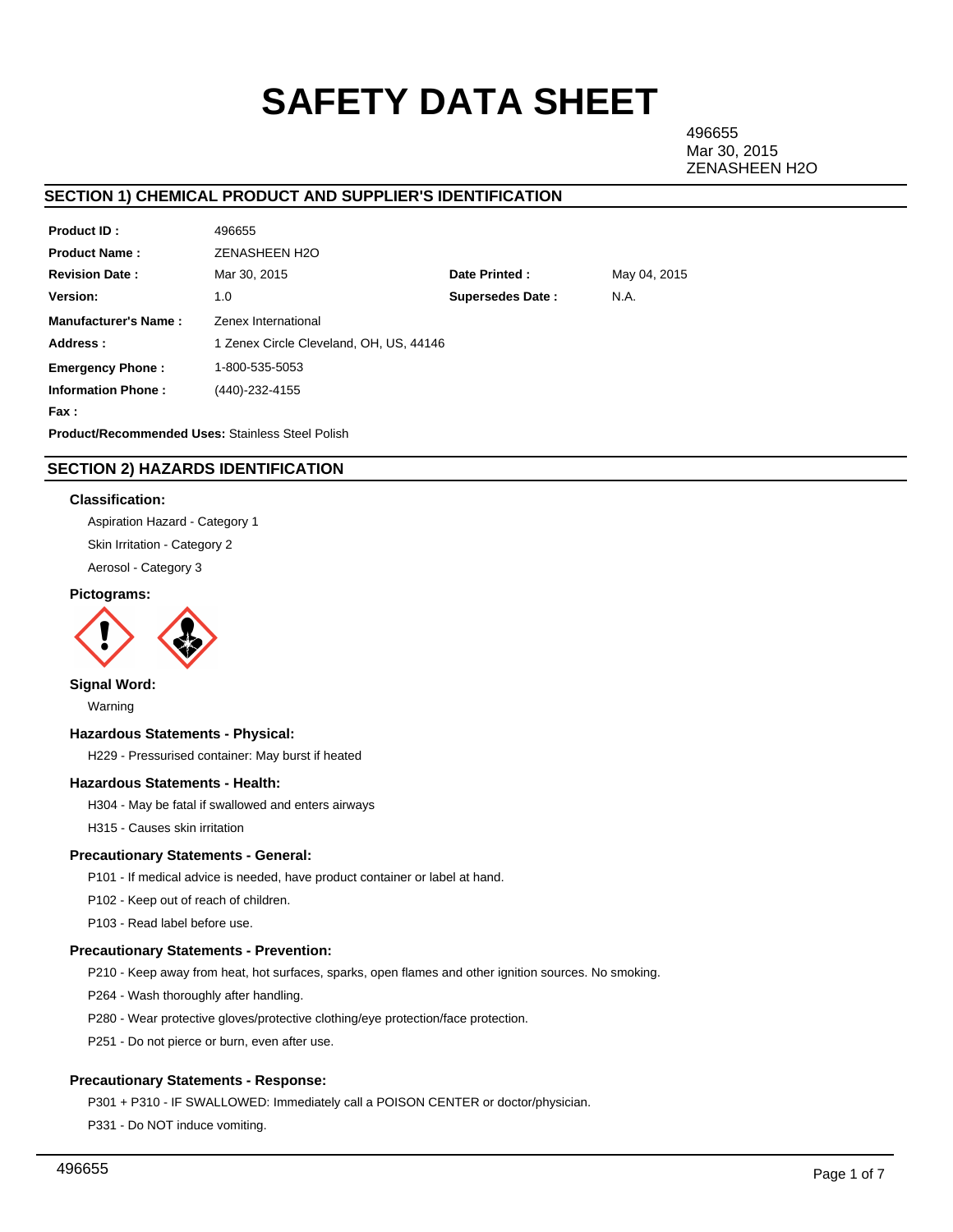P302 + P352 - IF ON SKIN: Wash with plenty of soap and water.

P332 + P313 - If skin irritation occurs: Get medical advice/attention.

P362 + P364 - Take off contaminated clothing. And wash it before reuse.

#### **Precautionary Statements - Storage:**

P405 - Store locked up.

- P410 Protect from sunlight.
- P412 Do not expose to temperatures exceeding 50 °C/122 °F.

#### **Precautionary Statements - Disposal:**

P501 - Dispose of contents and container in accordance with all local, regional, national and international regulations.

# **SECTION 3) COMPOSITION / INFORMATION ON INGREDIENTS**

| CAS          | <b>Chemical Name</b>               | % by Weight     |  |
|--------------|------------------------------------|-----------------|--|
| 0007732-18-5 | <b>WATER</b>                       | 44% - 78%       |  |
| 0064742-47-8 | ISOPARAFFINIC PETROLEUM DISTILLATE | $8\% - 18\%$    |  |
| 0000074-98-6 | <b>PROPANE</b>                     | 4% - 10%        |  |
| 0000106-97-8 | <b>BUTANE</b>                      | $2\% - 5\%$     |  |
| 0000075-28-5 | <b>ISOBUTANE</b>                   | $1\% - 3\%$     |  |
| 0063148-62-9 | <b>SILICONE</b>                    | $0.1\% - 2.8\%$ |  |

# **SECTION 4) FIRST-AID MEASURES**

#### **Inhalation:**

Remove source of exposure or move person to fresh air and keep comfortable for breathing.

If exposed/feel unwell/concerned: Call a POISON CENTER/doctor.

Eliminate all ignition sources if safe to do so.

#### **Eye Contact:**

Remove source of exposure or move person to fresh air. Rinse eyes cautiously with lukewarm, gently flowing water for several minutes, while holding the eyelids open. Remove contact lenses, if present and easy to do. Continue rinsing for a duration of 15-20 minutes. Take care not to rinse contaminated water into the unaffected eye or onto the face. If eye irritation persists: Get medical advice/attention.

#### **Skin Contact:**

Take off immediately all contaminated clothing, shoes and leather goods (e.g. watchbands, belts). Gently blot or brush away excess product. Wash with plenty of lukewarm, gently flowing water for a duration of 15-20 minutes. Call a POISON CENTER/doctor if you feel unwell. Store contaminated clothing under water and wash before reuse or discard.

#### **Ingestion:**

Rinse mouth. Do NOT induce vomiting. Immediately call a POISON CENTER/doctor. If vomiting occurs naturally, lie on your side, in the recovery position.

Never give anything by mouth to an unconscious or convulsing victim. Keep person warm and quiet.

# **SECTION 5) FIRE-FIGHTING MEASURES**

#### **Suitable Extinguishing Media:**

Use water, fog, dry chemical, or carbon dioxide.

Carbon dioxide can displace oxygen. Use caution when applying carbon dioxide in confined spaces. Simultaneous use of foam and water on the same surface is to be avoided as water destroys the foam.

#### **Unsuitable Extinguishing Media:**

Water may be ineffective but can be used to cool containers exposed to heat or flame.

## **Specific Hazards in Case of Fire:**

Contents under pressure. Keep away from ignition sources and open flames. Exposure of containers to extreme heat and flames can cause them to rupture often with violent force.

Aerosol cans may rupture when heated.

Heated cans may burst.

In fire, will decompose to carbon dioxide, carbon monoxide

#### **Fire-Fighting Procedures:**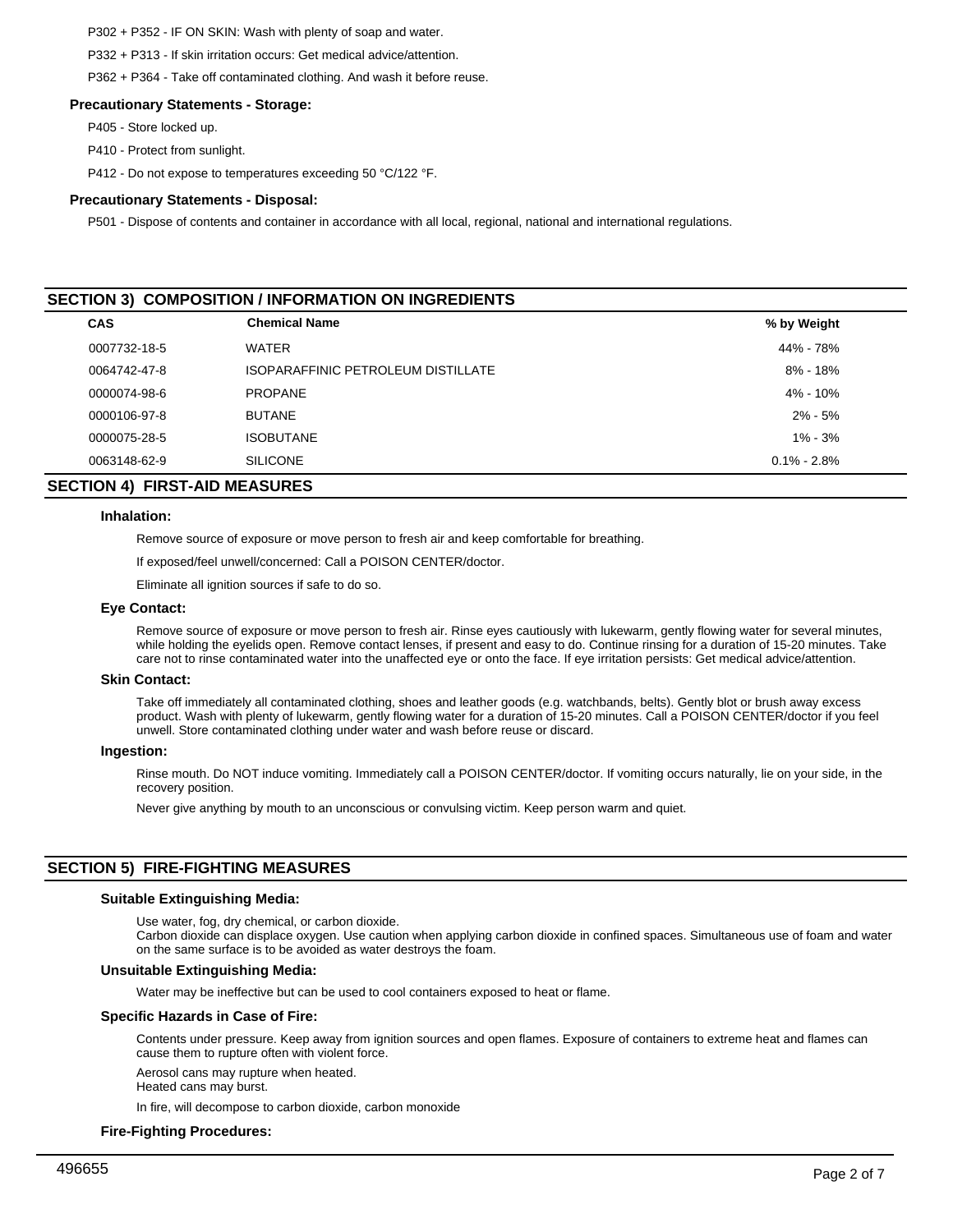Isolate immediate hazard area and keep unauthorized personnel out. Stop spill/release if it can be done safely. Move undamaged containers from immediate hazard area if it can be done safely. Water spray may be useful in minimizing or dispersing vapors and to protect personnel.

Dispose of fire debris and contaminated extinguishing water in accordance with official regulations.

#### **Special Protective Actions:**

Wear protective pressure self-contained breathing apparatus (SCBA)and full turnout gear.

Care should always be exercised in dust/mist areas.

# **SECTION 6) ACCIDENTAL RELEASE MEASURES**

#### **Emergency Procedure:**

Flammable/combustible material.

ELIMINATE all ignition sources (no smoking, flares, sparks, or flames in immediate area). Stay upwind; keep out of low areas. Immediately turn off or isolate any source of ignition. Keep unnecessary people away; isolate hazard area and deny entry. Do not touch or walk through spilled material. Clean up immediately. Use absorbent sweeping compound to soak up material and put into suitable container for proper disposal.

#### **Recommended Equipment:**

Positive pressure, full-face piece self-contained breathing apparatus(SCBA), or positive pressure supplied air respirator with escape SCBA (NIOSH approved).

#### **Personal Precautions:**

ELIMINATE all ignition sources (no smoking, flares, sparks, or flames in immediate area). Use explosion proof equipment. Avoid breathing vapor. Avoid contact with skin, eye or clothing. Do not touch damaged containers or spilled materials unless wearing appropriate protective clothing.

#### **Environmental Precautions:**

Stop spill/release if it can be done safely. Prevent spilled material from entering sewers, storm drains, other unauthorized drainage systems and natural waterways by using sand, earth, or other appropriate barriers.

# **SECTION 7) HANDLING AND STORAGE**

#### **General:**

For industrial and institutional use only. For use by trained personnel only. Keep away from children. Wash hands after use. Do not get in eyes, on skin or on clothing. Do not breathe vapors or mists. Use good personal hygiene practices. Eating, drinking and smoking in work areas is prohibited. Remove contaminated clothing and protective equipment before entering eating areas. Eyewash stations and showers should be available in areas where this material is used and stored.

#### **Ventilation Requirements:**

Use only with adequate ventilation to control air contaminants to their exposure limits. The use of local ventilation is recommended to control emissions near the source.

#### **Storage Room Requirements:**

Keep container(s) tightly closed and properly labeled. Store in cool, dry, well-ventilated areas away from heat, direct sunlight and incompatibilities. Store in approved containers and protect against physical damage. Keep containers securely sealed when not in use. Indoor storage should meet OSHA standards and appropriate fire codes. Containers that have been opened must be carefully resealed to prevent leakage. Empty container retain residue and may be dangerous.

Do not cut, drill, grind, weld, or perform similar operations on or near containers. Do not pressurize containers to empty them. Ground all structures, transfer containers and equipment to conform to the national electrical code. Use procedures that prevent static electrical sparks. Static electricity may accumulate and create a fire hazard.

Store at temperatures below 120°F.

# **SECTION 8) EXPOSURE CONTROLS, PERSONAL PROTECTION**

#### **Eye Protection:**

Chemical goggles, safety glasses with side shields or vented/splash proof goggles. Contact lenses may absorb irritants. Particles may adhere to lenses and cause corneal damage.

#### **Skin Protection:**

Wear gloves, long sleeved shirt, long pants and other protective clothing as required to minimize skin contact.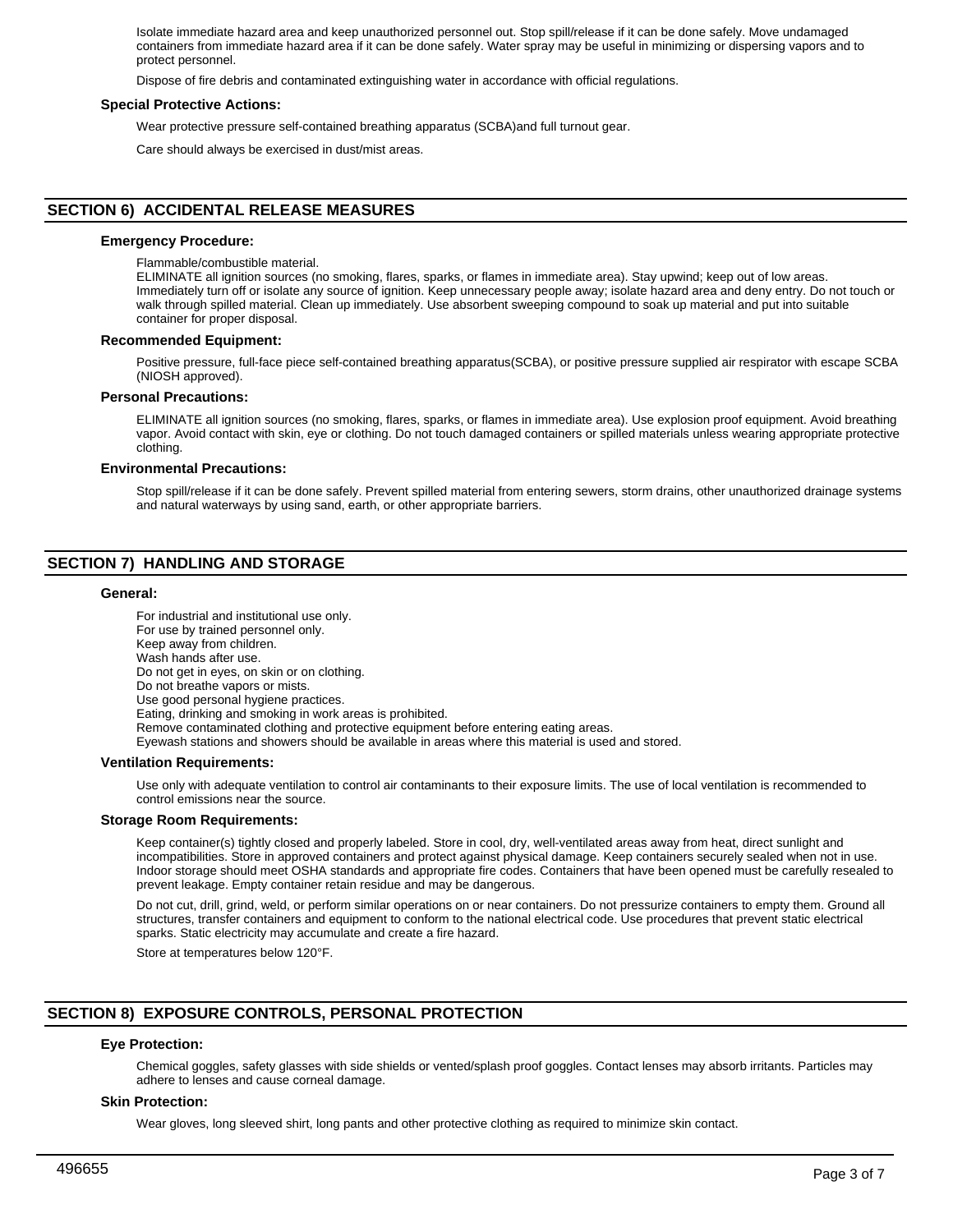Use of gloves approved to relevant standards made from the following materials may provide suitable chemical protection: PVC, neoprene or nitrile rubber gloves. Suitability and durability of a glove is dependent on usage, e.g. frequency and duration of contact, chemical resistance of glove material, glove thickness, dexterity. Always seek advice from glove suppliers. Contaminated gloves should be replaced. Chemical-resistant clothing is recommended to avoid prolonged contact. Avoid unnecessary skin contact.

## **Respiratory Protection:**

If engineering controls do not maintain airborne concentrations to a level which is adequate to protect worker, a respiratory protection program that meets or is equivalent to OSHA 29 CFR 1910.134 and ANSI Z88.2 should be followed. Check with respiratory protective equipment suppliers. Where air-filtering respirators are suitable, select an appropriate combination of mask and filter. Select a filter suitable for combined particulate/organic gases and vapors.

When spraying more than one half can continuously or more than one can consecutively, use NIOSH approved respirator.

| <b>Chemical Name</b>                                   | <b>OSHA</b><br>TWA<br>(ppm) | <b>OSHA</b><br>TWA<br>(mg/m3) | <b>OSHA</b><br><b>STEL</b><br>(ppm) | <b>OSHA</b><br><b>STEL</b><br>(mg/m3) | OSHA-<br>Tables-<br>Z1,2,3 | <b>OSHA</b> | <b>OSHA</b><br><b>Skin</b><br>Carcinogen designation | <b>NIOSH</b><br><b>TWA</b><br>(ppm) | <b>NIOSH</b><br>TWA<br>(mg/m3) | <b>NIOSH</b><br><b>STEL</b><br>(ppm) | <b>NIOSH</b><br><b>STEL</b><br>(mg/m3) | <b>NIOSH</b><br>Carcinogen |
|--------------------------------------------------------|-----------------------------|-------------------------------|-------------------------------------|---------------------------------------|----------------------------|-------------|------------------------------------------------------|-------------------------------------|--------------------------------|--------------------------------------|----------------------------------------|----------------------------|
| <b>BUTANE</b>                                          |                             |                               |                                     |                                       |                            |             |                                                      | 800                                 | 1900                           |                                      |                                        |                            |
| <b>ISOBUTANE</b>                                       |                             |                               |                                     |                                       |                            |             |                                                      | 800                                 | 1900                           |                                      |                                        |                            |
| <b>ISOPARAFFINIC</b><br>PETROLEUM<br><b>DISTILLATE</b> | 500                         | 2000                          |                                     |                                       |                            |             |                                                      |                                     |                                |                                      |                                        |                            |
| <b>PROPANE</b>                                         | 1000                        | 1800                          |                                     |                                       |                            |             |                                                      | 1000                                | 1800                           |                                      |                                        |                            |

| Chemical Name                                          | <b>ACGIH</b><br><b>TWA</b><br>(ppm)                | <b>ACGIH</b><br><b>TWA</b><br>(mg/m3) | <b>ACGIH</b><br><b>STEL</b><br>(ppm) | <b>ACGIH</b><br><b>STEL</b><br>(mg/m3) |
|--------------------------------------------------------|----------------------------------------------------|---------------------------------------|--------------------------------------|----------------------------------------|
| <b>BUTANE</b>                                          | 1000                                               |                                       |                                      |                                        |
| <b>ISOBUTANE</b>                                       | 1000                                               |                                       |                                      |                                        |
| <b>ISOPARAFFINIC</b><br>PETROLEUM<br><b>DISTILLATE</b> |                                                    |                                       |                                      |                                        |
| <b>PROPANE</b>                                         | See<br>Appendix<br>F: Minimal<br>Oxygen<br>Content |                                       |                                      |                                        |

# **SECTION 9) PHYSICAL AND CHEMICAL PROPERTIES**

# **Physical and Chemical Properties**

| Density                      | 7.04358 lb/gal |
|------------------------------|----------------|
| Density VOC                  | 1.02832 lb/gal |
| % VOC                        | 14.59945%      |
| <b>VOC Actual</b>            | 1.02832 lb/gal |
| VOC Actual                   | 123.22400 g/l  |
| Appearance                   | N.A.           |
| Odor Threshold               | N.A.           |
| Odor Description             | N.A.           |
| pH                           | 9              |
| <b>Water Solubility</b>      | Emulsion       |
| Flammability                 | N/A            |
| Flash Point Symbol           | N.A.           |
| Flash Point                  | N.A.           |
| Viscosity                    | N.A.           |
| Lower Explosion Level        | 1.9            |
| <b>Upper Explosion Level</b> | 9.5            |
| <b>Melting Point</b>         | N.A.           |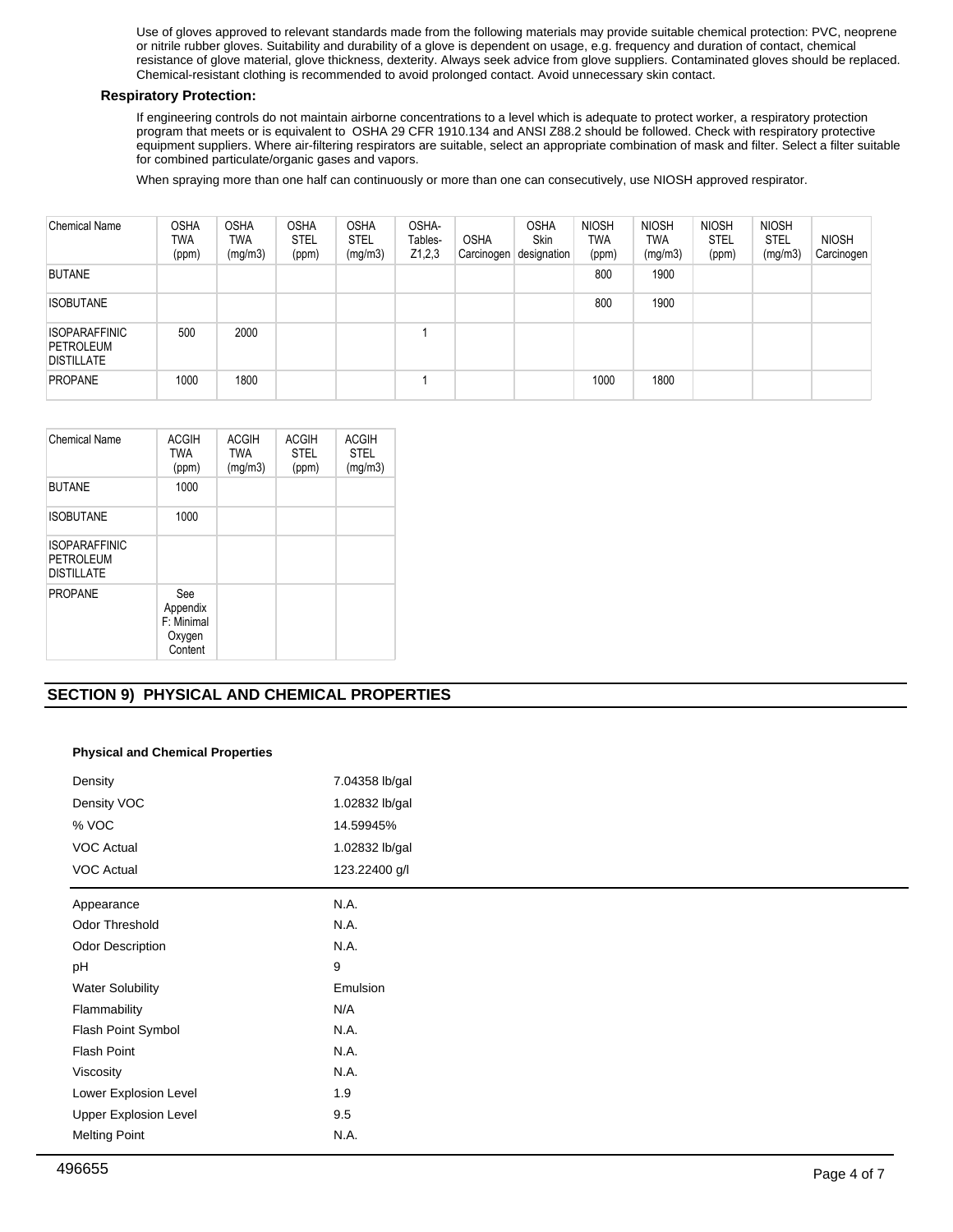| Vapor Density             | Slower than ether |
|---------------------------|-------------------|
| <b>Freezing Point</b>     | N.A.              |
| Low Boiling Point         | 200 °F            |
| <b>High Boiling Point</b> | N.A.              |
| Decomposition Pt          | 0                 |
| <b>Auto Ignition Temp</b> | N.A.              |
| <b>Evaporation Rate</b>   | Slower than ether |

# **SECTION 10) STABILITY AND REACTIVITY**

## **Stability:**

Stable.

## **Conditions to Avoid:**

High temperatures.

## **Incompatible Materials:**

None known.

# **Hazardous Reactions/Polymerization:**

Will not occur.

#### **Hazardous Decomposition Products:**

In fire, will decompose to carbon dioxide, carbon monoxide.

# **SECTION 11) TOXICOLOGICAL INFORMATION**

#### **Skin Corrosion/Irritation:**

Overexposure will cause defatting of skin.

Causes skin irritation

#### **Serious Eye Damage/Irritation:**

Overexposure will cause redness and burning sensation.

## **Carcinogenicity:**

No data available

## **Germ Cell Mutagenicity:**

No data available

## **Reproductive Toxicity:**

No data available

#### **Respiratory/Skin Sensitization:**

No data available

#### **Specific Target Organ Toxicity - Single Exposure:**

No data available

# **Specific Target Organ Toxicity - Repeated Exposure:**

No data available

## **Aspiration Hazard:**

May be fatal if swallowed and enters airways

#### **Acute Toxicity:**

Inhalation: effect of overexposure include irritation of respiratory tract, headache, dizziness, nausea, and loss of coordination. Extreme overexposure may result in unconsciousness and possibly death.

0000075-28-5 ISOBUTANE

LC50 (mouse, inhalation): 520,000 ppm (52%); 2-hour exposure.(4)

#### 0000106-97-8 BUTANE

LC50 (mouse): 202000 ppm (481000 mg/m3) (4-hour exposure); cited as 680 mg/L (2-hour exposure) (9) LC50 (rat): 276000 ppm (658000 mg/m3) (4-hour exposure); cited as 658 mg/L (4- hour exposure) (9)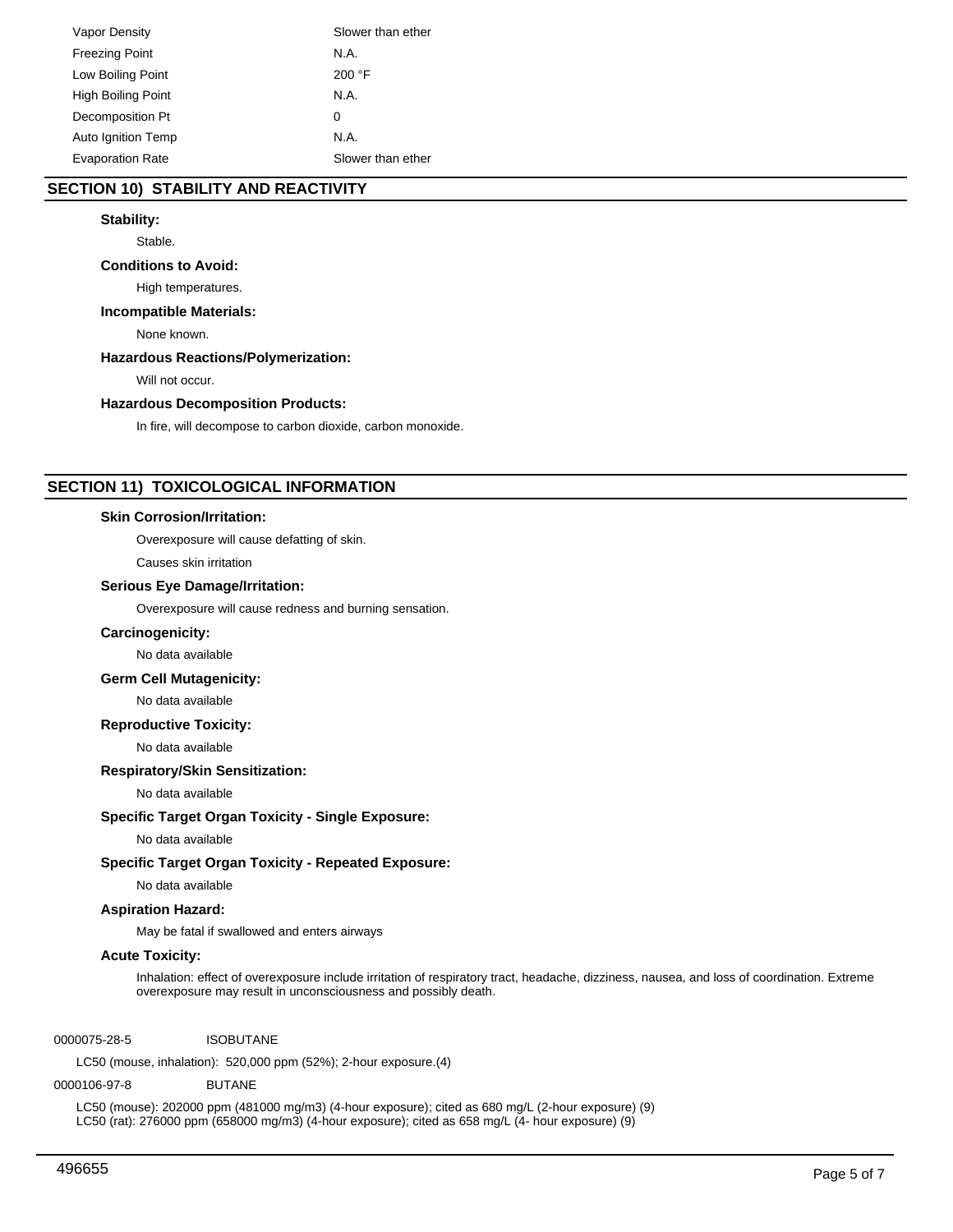## **Toxicity:**

No data available.

## **Persistence and Degradability:**

No data available.

# **Bio-Accumulative Potential:**

No data available.

## **Mobility in Soil:**

#### No data available.

#### **Other Adverse Effects:**

No data available.

#### Bio-accumulative Potential

## 0064742-47-8 ISOPARAFFINIC PETROLEUM DISTILLATE

Contains constituents with the potential to bio accumulate.

### Mobility in Soil

### 0064742-47-8 ISOPARAFFINIC PETROLEUM DISTILLATE

Floats on water. Contains volatile constituents. Evaporates within a day from water or soil surfaces. Large volumes may penetrate soil and could contaminate groundwater.

## Persistence and Degradability

0064742-47-8 ISOPARAFFINIC PETROLEUM DISTILLATE

Expected to be inherently biodegradable. The volatile constituents will oxidize rapidly by photochemical reactions in air.

# **SECTION 13) DISPOSAL CONSIDERATIONS**

#### **Water Disposal:**

Under RCRA, it is the responsibility of the user of the product, to determine a the time of disposal whether the product meets RCRA criteria for hazardous waste. Waste management should be in full compliance with federal, state, and local laws.

Empty containers retain product residue which may exhibit hazards of material, therefore do not pressurize, cut, glaze, weld or use for any other purposes. Return drums to reclamation centers for proper cleaning and reuse.

# **SECTION 14) TRANSPORT INFORMATION**

## **U.S. DOT Information:**

Consumer Commodity, ORM-D

### **IMDG Information:**

Consumer Commodity, ORM-D

### **IATA Information:**

Consumer Commodity, ORM-D

# **SECTION 15) REGULATORY INFORMATION**

| CAS          | <b>Chemical Name</b> | % By Weight    | <b>Regulation List</b>                   |
|--------------|----------------------|----------------|------------------------------------------|
| 0000074-98-6 | <b>PROPANE</b>       |                | 4% - 10% SARA312, VOC, TSCA, ACGIH, OSHA |
| 0000075-28-5 | <b>ISOBUTANE</b>     |                | 1% - 3% SARA312, VOC TSCA, ACGIH         |
| 0000106-97-8 | <b>BUTANE</b>        |                | 2% - 5% SARA312, VOC TSCA, ACGIH         |
| 0007732-18-5 | <b>WATER</b>         | 44% - 78% TSCA |                                          |
| 0063148-62-9 | <b>SILICONE</b>      |                | 0.1% - 2.8% SARA312, VOC exempt TSCA     |